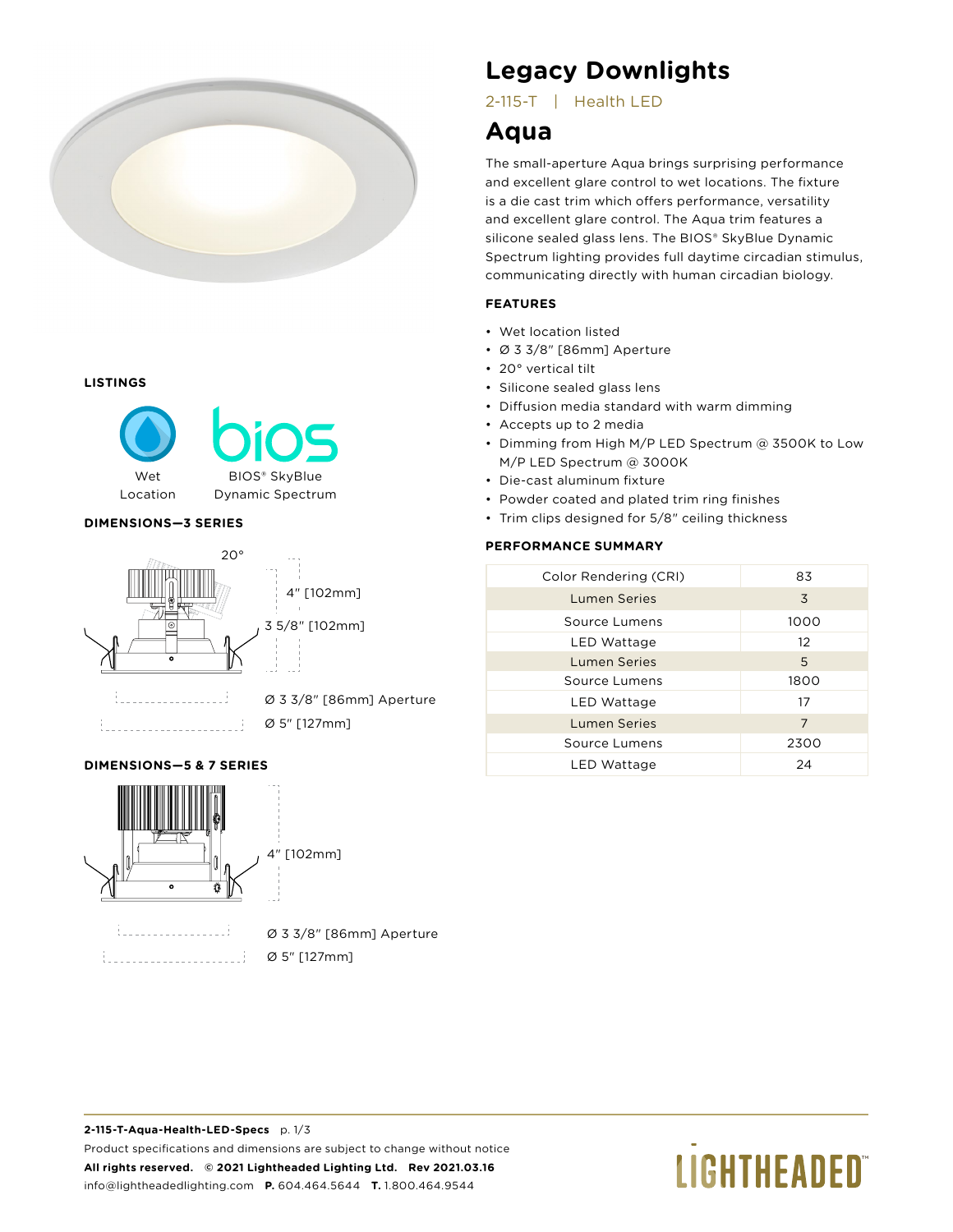# **Legacy Downlights**

2-115-T | Health LED

# **Aqua**

**TAG TYPE**



## **ORDER FORM**

| 1                                                                 | 2                | 3            | $\overline{4}$                                                 | 5 | 6 | 7 | 8 |  |  |
|-------------------------------------------------------------------|------------------|--------------|----------------------------------------------------------------|---|---|---|---|--|--|
|                                                                   |                  |              |                                                                |   |   |   |   |  |  |
| 1. TRIM                                                           |                  |              | 6. CRI, LUMENS, SERIES                                         |   |   |   |   |  |  |
| $2-115-T$ Aqua                                                    |                  |              | 8310 83 CRI, 1000lm, 3 Series                                  |   |   |   |   |  |  |
| <b>2. FLANGE FINISH</b><br>White<br>01                            |                  |              | 8318 83 CRI, 1800lm, 5 Series<br>8323 83 CRI, 2300lm, 7 Series |   |   |   |   |  |  |
| Chrome Plated<br>02 <sub>2</sub>                                  |                  |              | 7. OPTIONAL MEDIA (2 MAXIMUM)                                  |   |   |   |   |  |  |
| Black<br>04                                                       |                  | EL.          | Elongating                                                     |   |   |   |   |  |  |
| <b>05</b> Matte Silver                                            |                  | <b>FRO</b>   | Frosted                                                        |   |   |   |   |  |  |
| Bronze<br>06                                                      | Honeycomb<br>HC. |              |                                                                |   |   |   |   |  |  |
| 11 Matte Nickel                                                   |                  | <b>PER</b>   | <b>Perimeter Frosted</b>                                       |   |   |   |   |  |  |
| <b>CC</b> Custom Color <sup>1</sup><br><b>SL</b> Solite Softening |                  |              |                                                                |   |   |   |   |  |  |
| 3. GLASS                                                          |                  |              | <b>SPDL</b> Spread                                             |   |   |   |   |  |  |
| C Clear Glass <sup>2</sup>                                        |                  |              | 8. OPTIONS                                                     |   |   |   |   |  |  |
| <b>F</b> Frosted Glass <sup>3</sup>                               |                  |              | <b>EXT</b> Extension Clips (Maximum 2")                        |   |   |   |   |  |  |
| <b>4. MODULE &amp; BEAM SPREAD</b>                                |                  | <b>NOTES</b> |                                                                |   |   |   |   |  |  |
| BDY20 20° Beam, BIOS-DY Dynamic                                   |                  |              | 1 CC custom color requires                                     |   |   |   |   |  |  |
| Module                                                            |                  |              | consultation with Lightheaded sales                            |   |   |   |   |  |  |
| BDY28 28° Beam, BIOS-DY Dynamic                                   |                  |              | personnel.                                                     |   |   |   |   |  |  |

**BDY28** 28° Beam, BIOS-DY Dynamic Module **BDY40** 40° Beam, BIOS-DY Dynamic Module

# **5. COLOR TEMPERATURE**

**35** 3500K

**3** F frosted glass requires all reflectors painted white.

**2** C clear glass reflector color is painted to match trim finish.

# **LIGHTHEADED**